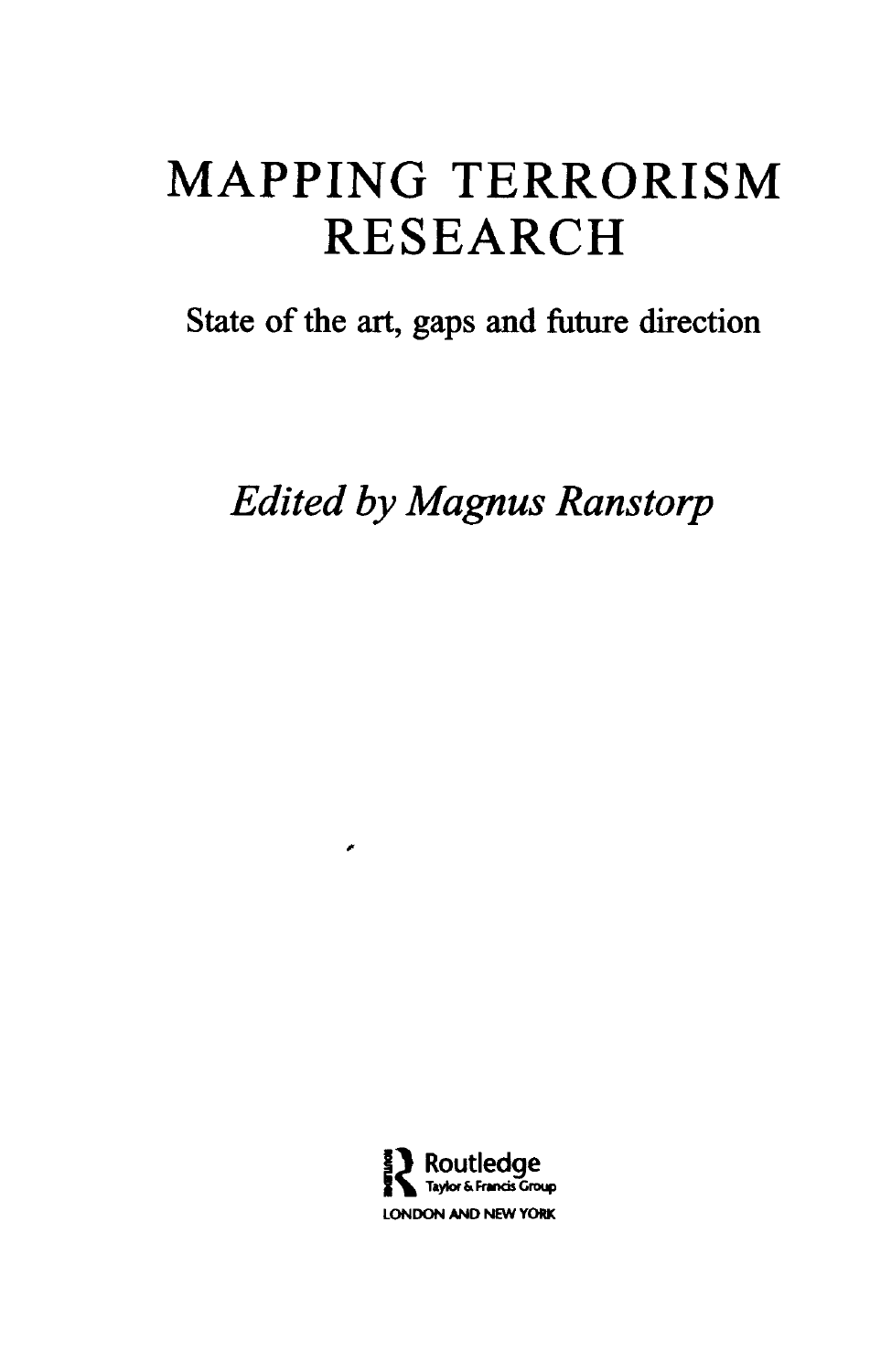## **CONTENTS**

|              | <b>Contributors</b>                                                                                                | ix  |
|--------------|--------------------------------------------------------------------------------------------------------------------|-----|
| 1            | Introduction: mapping terrorism research – challenges<br>and priorities<br><b>MAGNUS RANSTORP</b>                  | 1   |
|              | <b>PART I</b><br>Advances towards our understanding of terrorism as<br>a complex behavioural and social phenomenon | 29  |
| $\mathbf{2}$ | New trends in terrorism studies: strengths and weaknesses<br>JOSHUA SINAI                                          | 31  |
| 3            | The role of history and continuity in terrorism research<br><b>ISABELLE DUYVESTEYN</b>                             | 51  |
| 4            | The impact of 9/11 on research on terrorism<br><b>ANDREW SILKE</b>                                                 | 76  |
| 5            | Responding to the roots of terror<br><b>KARIN VON HIPPEL</b>                                                       | 94  |
| 6            | Understanding terrorist motivation: a socio-psychological<br>perspective<br><b>JOHN HORGAN</b>                     | 106 |
| 7            | Approaching al-Qaeda's warfare: function, culture and<br>grand strategy<br>JEFFREY B. COZZENS                      | 127 |